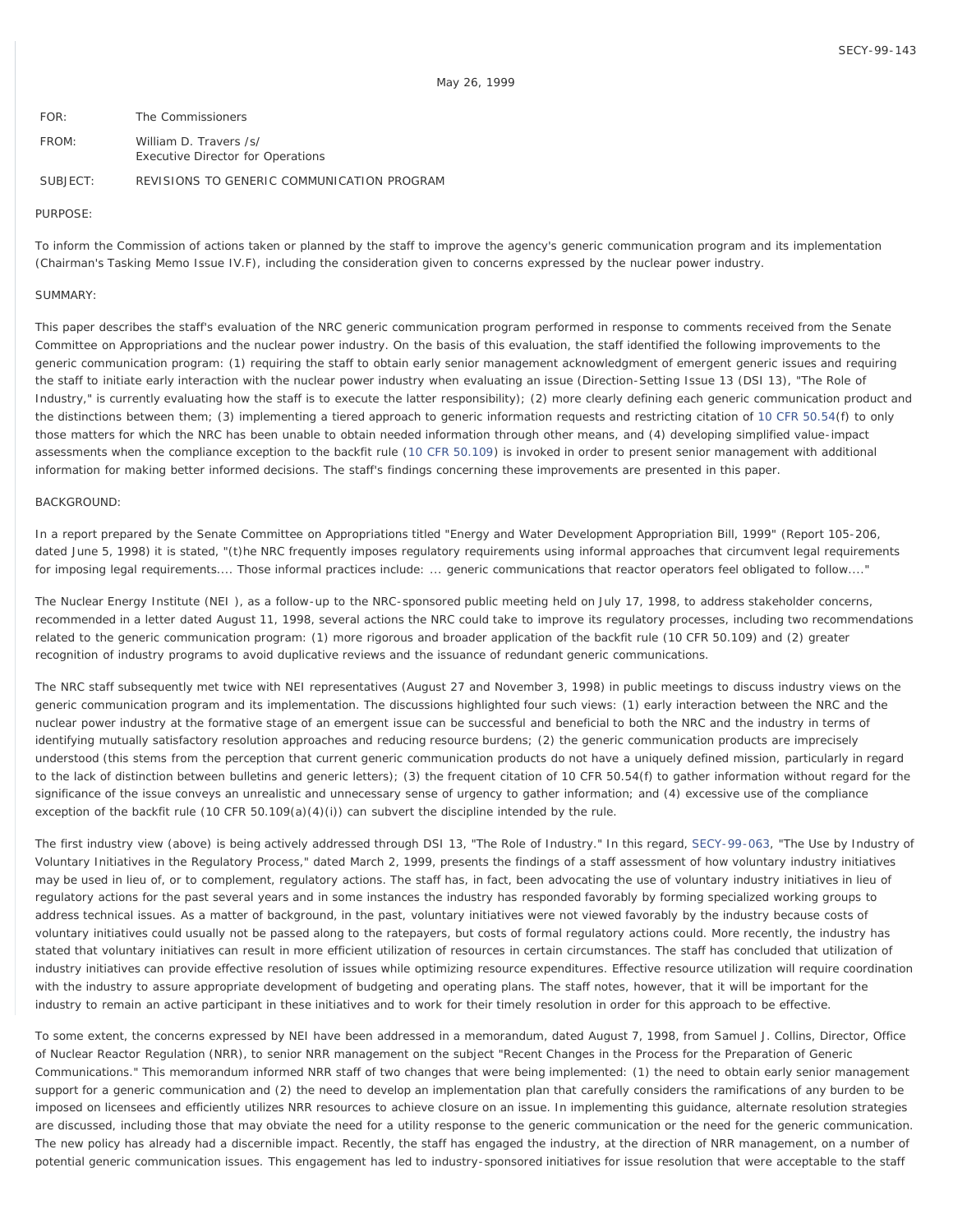and, consequently, efforts on the proposed generic communications have been terminated.

The staff believes that early and more frequent interactions with representatives of the nuclear power industry on emergent issues, along with the implementation of a better integrated and more disciplined internal process for handling such matters, will lead to more efficient and effective use of industry and NRR resources. There is an additional advantage to be gained by interacting with the industry on emerging issues, and that is the public will have additional opportunity to follow their evolution in public meetings.

In advance of an April 22, 1999, public meeting, the staff sent a draft version of this paper to NEI and the Public Document Room on March 30, 1999. The staff discussed the proposed improvements to the generic communication program with NEI at the public meeting. NEI submitted written comments in a letter dated May 3, 1999 ([Attachment 1\)](http://www.nrc.gov/reading-rm/doc-collections/commission/secys/1999/attachments.html). The staff has summarized NEI's concerns in [Attachment 2,](#page-4-0) which also contains staff responses to them.

Staff plans for improving the generic communication program are discussed next.

#### DISCUSSION:

# CURRENT GENERIC COMMUNICATION PRODUCTS

As defined in [NRC Inspection Manual](http://www.nrc.gov/reading-rm/doc-collections/insp-manual/) Chapter (MC) 0720, "Generic Communications Regarding Nuclear Reactor Issues," there are four basic types of generic communications currently in use: bulletins [\(BLs](http://www.nrc.gov/reading-rm/doc-collections/gen-comm/bulletins/)), generic letters [\(GLs](http://www.nrc.gov/reading-rm/doc-collections/gen-comm/gen-letters/)), information notices [\(INs](http://www.nrc.gov/reading-rm/doc-collections/gen-comm/info-notices/)), and administrative letters [\(ALs](http://www.nrc.gov/reading-rm/doc-collections/gen-comm/admin-letters/)). The same types of generic communications are defined in MC-0730, "Generic Communications Regarding Material and Fuel Cycle Issues." Bulletins and generic letters are the focus of industry concern. The differences between the two are subtle and can lead to misperceptions of staff intent. Both are used to request actions or information or both, and both can require a response by invoking 50.54(f). Generic letters can also be used to transmit information without involving a response. Bulletins have typically conveyed a greater sense of urgency; however, both bulletins and generic letters can be designated as "urgent." The Charter of the Committee to Review Generic Requirements (CRGR) defines "urgent" as an issue "which the proposing office rates as urgent to overcome a safety problem requiring immediate resolution or to comply with a legal requirement for immediate or near-term compliance." In practice, this means the public comment phase is omitted and the generic communication may be issued without prior CRGR review. For those generic communications issued without prior CRGR review, the proposing office is required to subsequently send to the CRGR an evaluation of the safety significance and appropriateness of any actions taken. This requirement assures that the "urgent" classification is being appropriately applied. The majority of generic letters have not been designated as "urgent," but rather, as "routine." Bulletins and generic letters are reviewed by the CRGR for compliance with the backfit rule ( 50.109). In addition, "routine" generic communications are issued in draft for public comment, often are reviewed by the Advisory Committee on Reactor Safeguards (ACRS), and are sent to the Commission for review before they are issued.

The role and purpose of bulletins seem to be better understood by the industry because they are more consistently aligned with matters of greater urgency, address more narrowly focused issues, and entail short-term, non-continuing actions. Therefore, as a primary goal, the staff examined ways to distinguish bulletins from generic letters. The staff also reviewed its experience with information notices and administrative letters to see if any changes were warranted. In contrast, information notices and administrative letters are not subjected to the same level of scrutiny that is given to bulletins and generic letters because they do not convey or imply new requirements or new interpretations of regulations and do not request licensee actions or require a response.

# PROPOSED GENERIC COMMUNICATION PRODUCTS

The revised generic communications program will use four products: bulletins, generic letters, regulatory issue summaries (a new product), and information notices. The program will no longer use administrative letters. The characteristics of each generic communication product are described next.

#### **Bulletins**

Bulletins will continue to be used in much the same way as before; that is, to address significant issues that also have great urgency. Bulletins will now be the only generic communication product that may be designated "urgent" and, therefore, will be issued without public comment. Bulletins may request information and will require a response pursuant to 50.54(f), in keeping with the urgent nature of a bulletin. Bulletins that request action will be reviewed in accordance with 50.109. Bulletins will always be subject to CRGR review, but not necessarily before they are issued.

#### **Generic Letters**

Generic letters will continue to request information or action or both. Generic letters will address only technical issues. Generic letters will be designated "routine." Therefore, the critical difference between bulletins and generic letters is that bulletins will be issued without public comment and generic letters will be published in the *Federal Register* for public comment. Generic letters that request action (versus only requesting information) will be reviewed in accordance with 50.109. Generic letters will typically not invoke 50.54(f) unless the NRC has been unable to obtain needed information through other means. The staff will continue to develop the rationale for information requests, justifying the burden relative to the safety significance of the issue as described in the CRGR charter. Generic letters will always be subject to CRGR review. Generic letters will not be issued without prior staff interaction with the industry and the public.

#### **Regulatory Issue Summaries (New Product)**

The NRC communicates with the nuclear power industry on a variety of matters for which no response or action is requested. This functional need has previously been met through the use of administrative letters and, in some cases, generic letters. The staff has determined that a new type of generic communication, designated a "regulatory issue summary," would better meet this need. Regulatory issue summaries will be used to (1) document NRC endorsement of the resolution of issues addressed by industry-sponsored initiatives, (2) solicit voluntary licensee participation in staff-sponsored pilot programs, (3) inform licensees of opportunities for regulatory relief, (4) announce staff technical or policy positions not previously communicated to the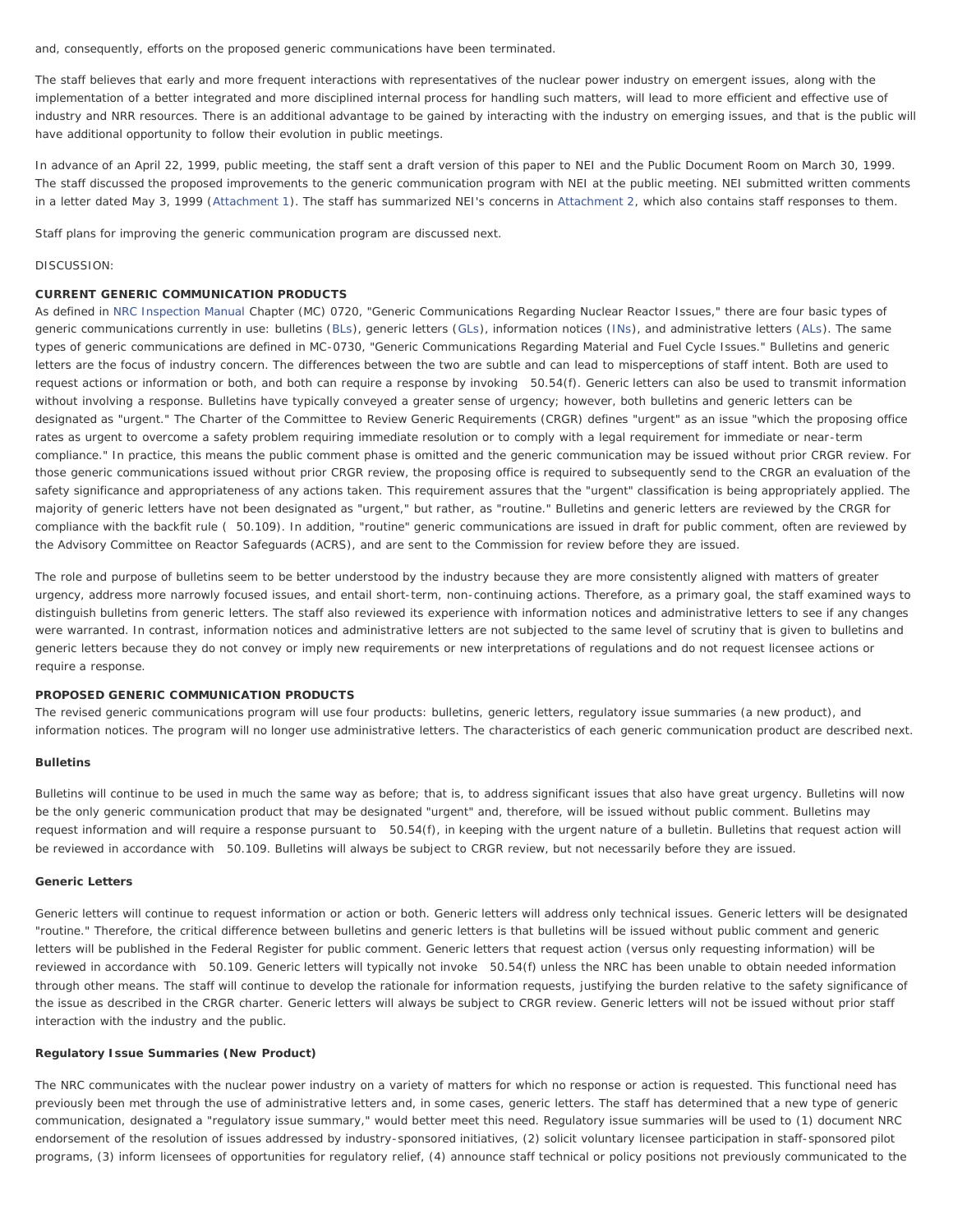industry or not broadly understood, and (5) address all matters previously reserved for administrative letters. CRGR will be given the opportunity to review all regulatory issue summaries; however, it is expected that CRGR will only review regulatory issue summaries of Types 1, 3 and 4. All regulatory issue summaries will be evaluated for the appropriateness of publication for public comment; however; it is expected that only regulatory issue summaries of Types 1, 3, and 4 will be published for public comment. Use of the regulatory issue summary will allow generic letters to be reserved for routine issues that request a response from the industry.

With respect to Type 1, the staff has been advocating the use of voluntary industry initiatives in lieu of regulatory actions for the past several years and the industry has responded favorably by forming specialized working groups to address technical issues. The staff determined that a generic communication is the appropriate method to document the resolution of issues addressed through industry initiatives. The staff determined that while this generic communication would potentially contain new staff positions, it would not require any response from industry because the industry response would be addressed through the original voluntary initiative. It was felt that the regulatory issue summary would best suit this purpose. In this case, the regulatory issue summary would document the evolution of the issue and the resolution agreed to between the industry and the staff, including industry initiatives and commitments.

# **Information Notices**

Information notices will continue to be used to inform the nuclear industry of significant, recently identified, operating experience. Recipients are still expected to review the information for applicability to their facilities and consider actions, as appropriate, to avoid similar problems. Information notices will not convey or imply new requirements or new interpretations, and will not request information or actions. Therefore, CRGR review and endorsement and a *Federal Register* notice to solicit public comment are not required.

### MANAGEMENT OF GENERIC COMMUNICATION DEVELOPMENT

It is expected that bulletins, generic letters, and regulatory issue summaries will stem from a disciplined NRR process for the identification and tracking of emergent issues to resolution, after a sponsoring organization receives the approval from senior NRR management to pursue a matter. In so doing, a proposed generic communication will be a logical extension of a known staff activity, that is, an approved item in an NRR division operating plan and, equally important, the need for a generic communication and the basis for it will become apparent as the staff proceeds to interact with industry. To implement this expectation, changes have been made in the way generic communications are approved. The process is outlined in the attached flowchart ([Attachment 3\)](#page-5-0). An August 7, 1998, memorandum, "Recent Changes in the Process for the Preparation of Generic Communications," from the director of NRR to senior NRR management, notified NRR staff of the need to obtain early management support for these generic communications and the need for early and frequent industry interaction regarding generic issue resolution. The process has been revised so that the organization sponsoring a proposed generic communication must brief senior NRR management and obtain its approval before it develops the generic communication. As part of the briefing, the sponsoring organization must provide a summary analysis that addresses the required contents of the CRGR review package as discussed in the CRGR charter. The charter states that the review package must contain, among other things: (1) the proposed generic requirement or staff position, (2) underlying staff documents that support the requirement or position, (3) a backfit analysis as defined in 10 CFR 50.109 or a documented evaluation of the basis for invoking the compliance or adequate protection exemption' and (4) an assessment of how the proposed action relates to the Commission's Safety Goal Policy Statement. Item 4 will assure that the risk implications of the issue are discussed among senior NRR management before it approves development of the generic communication. As part of the briefing, the sponsoring organization will indicate whether the issue is a candidate for resolution through an industry initiative. Criteria concerning which issues are appropriate candidates for resolution through industry initiatives are currently being developed as part of DSI 13. Oversight of the generic communications development process will be accomplished by giving both the CRGR and the Advisory Committee on Reactor Safeguards (ACRS) the opportunity to review all bulletins, generic letters, and regulatory issue summaries. It is important to note that issues are concurrently evaluated to determine whether or not some form of regulatory action other than issuance of a generic communication is appropriate. Other regulatory actions could include referral to the Office of Nuclear Regulatory Research (RES) for consideration as a new or revised generic issue, or revision of the inspection program, standard review plan, or standard technical specifications. As discussed in NRR Office Letter 503, "Procedure for Integrated Identification, Evaluation, Prioritization, Management, and Resolution of Generic Issues," issued December 27, 1995, those emergent issues for which corrective actions are not believed to meet the compliance exception to the backfit rule are forwarded to RES for prioritization in accordance with RES Office Letter 1, "Procedure for Identification, Prioritization, Resolution, and Tracking of Generic Issues."

#### INFORMATION REQUESTS

On occasion, the staff needs to gather information from licensees to gain a better understanding of the nature and extent of an issue. The staff has several avenues available to obtain this information. Surveys by project managers may be used for relatively simple matters in which licensees would be expected to have the information readily available. A temporary instruction (TI) may be used to have NRC inspection staff obtain information that is available at plant sites. In addition, the staff has historically worked with a broad range of industry groups to obtain needed information and resolve issues. The industry has encouraged this practice and has suggested that early discussion with the industry is a better way to gather information than issuing a generic communication. The staff agrees, and will continue to increase contact with the industry on these matters. Nevertheless, in some situations a generic communication will be the appropriate regulatory vehicle for gathering information. Bulletins and generic letters routinely cite

50.54(f) as the basis for requiring a response from licensees. From a legal perspective, such information requests are not backfits and are not reviewed in accordance with 50.109. However, 50.54(f) itself does require that the staff develop a rationale for an information collection to ensure that the burden to be imposed on the respondents is justified in view of the potential safety significance of the issue being addressed. In addition, information collection efforts that affect ten or more respondents are governed by the Paperwork Reduction Act of 1995 (44 U.S.C. 3501 et seq.). The law stipulates that Federal agencies must justify to the Office of Management and Budget (OMB) their information collection needs and prepare industry-burden estimates. In this regard, the NRC has obtained approval for information collections associated with 10 CFR Part 50, which includes the generic communications program.

With respect to generic communications, the industry has recently expressed concern about the staff's practice of citing 50.54(f) when seeking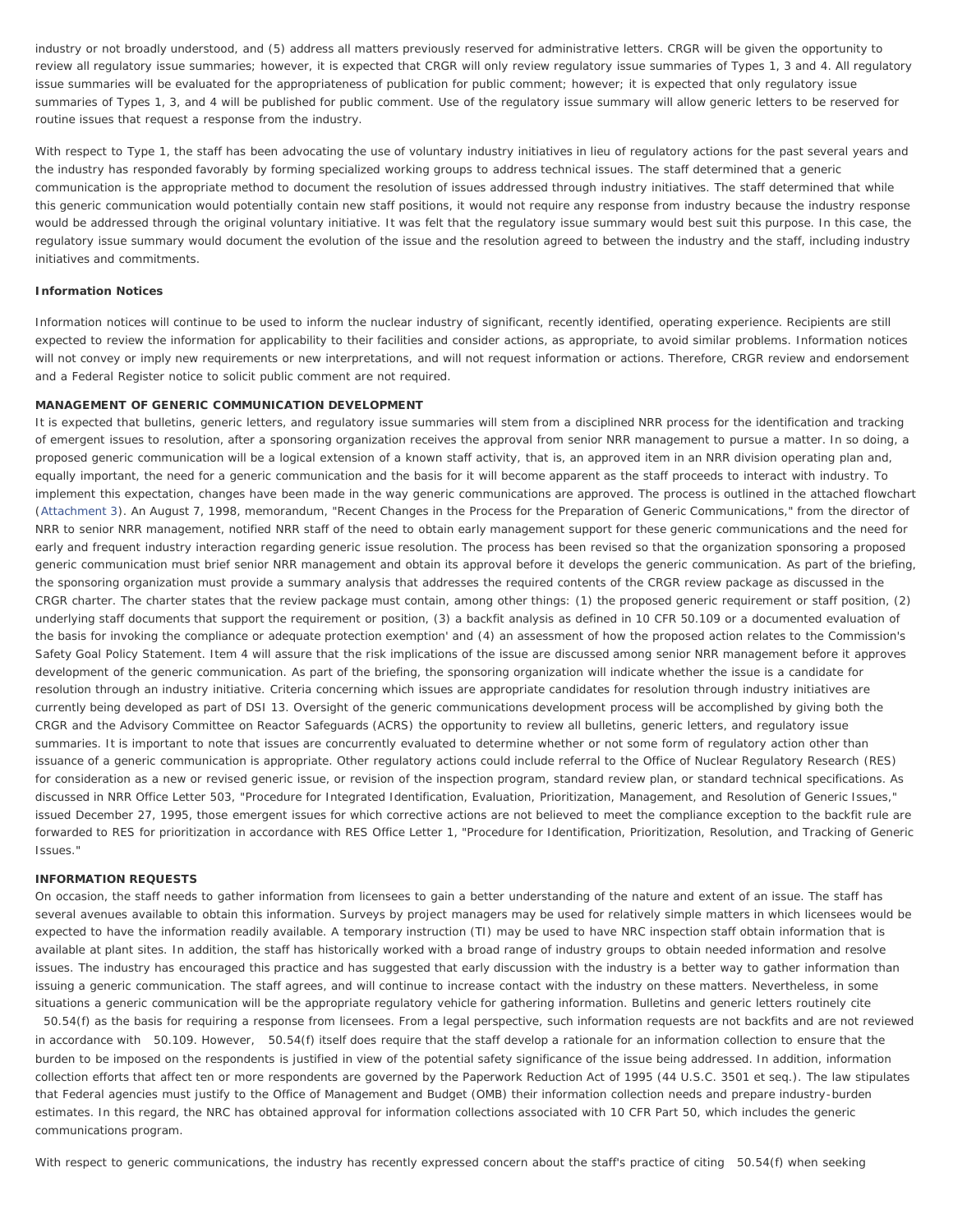information. In 10 CFR 50.54(f), the Commission states, in part, that "The licensee shall ... upon request of the Commission, submit ... written statements, signed under oath or affirmation, to enable the Commission to determine whether or not the license should be modified, suspended, or revoked." The industry has argued that the frequent citation of 10 CFR 50.54(f) to gather information without regard for the significance of the issue conveys an unrealistic and unnecessary sense of urgency to gather information.

The NRC currently, routinely cites 50.54(f) in generic communications in part because of past industry criticism that the NRC did not cite the regulations upon which its actions were based. On the other hand, even if the NRC issues a generic communication to request information without citing

50.54(f), it is expected that licensees will exercise due diligence in responding in routine matters notwithstanding that they are not required to respond "under oath or affirmation." Therefore, the staff has determined that it will restrict citation of 50.54(f) to those matters in which the NRC has been unable to obtain needed information from the industry through other means and deems it appropriate to require a response. The staff expects that since this initiative is being undertaken in response to industry concerns, the industry will not use the lack of citing 50.54(f) to exemplify a prior criticism. The staff intends to continue to develop a rationale for information requests to justify the burden relative to the safety significance of the issue, as described in the CRGR charter.

# USE OF THE COMPLIANCE EXCEPTION TO THE BACKFIT RULE

From a legal perspective, generic communications cannot impose requirements and, therefore, are not backfits; only a rule or order can impose requirements. Nevertheless, the industry has indicated that it feels obligated to act on any request in generic communications. Recognizing this perceived imposition of burden, the staff is required by internal procedure to treat requested actions as potential backfits. Generic communications requesting actions discuss the applicability of the backfit rule and are reviewed by the CRGR. Realizing that generic communications cannot impose requirements, the majority of them do not even request actions. However, those that have requested actions have indicated that the actions met the compliance exception of the backfit rule. Thus, no value-impact analysis was required and none was performed.

The backfit rule requires an analysis that demonstrates a substantial increase in safety with justifiable costs for all backfits, except those that are needed for compliance or adequate protection. The analyses in question are generally performed in accordance with the directives and guidance of NUREG/BR-0058, "Regulatory Analysis Guidelines of the U.S. Nuclear Regulatory Commission," and NUREG/CR-3568, "A Handbook of Value-Impact Assessment." Rather than focusing only on what truly constitutes compliance, the staff intends to perform a simplified value-impact analysis in those cases in which the compliance exception is invoked. The staff is in the process of developing such a simplified value-impact assessment technique. Use of this simplified value-impact assessment will support better informed regulatory decisions, whether to issue the generic communication, revise an associated rule, or take some other regulatory action. Emergent issues for which the appropriate corrective actions are not believed to meet the compliance exception to the backfit rule are forwarded to RES for prioritization in accordance with RES Office Letter 1, "Procedure for Identification, Prioritization, Resolution, and Tracking of Generic Issues." In those cases where adequate protection backfits are identified, they will continue to be imposed regardless of the associated impacts, as required by the backfit rule, but will not be imposed through a generic communication.

## CONCLUSION<sup>.</sup>

The staff has determined that there are several areas in which the generic communications program could be improved in order to maintain safety, reduce unnecessary regulatory burden, improve efficiency and effectiveness, and enhance public confidence. To effect these improvements, the staff intends to implement the following changes: (1) require the staff to obtain early senior management acknowledgment of emergent generic issues and require the staff to initiate early interaction with the nuclear power industry when evaluating an issue, (2) more clearly define each generic communication product and the distinctions between them, (3) implement a tiered approach to generic information requests and restrict citation of 10 CFR 50.54(f) to only those matters in which the NRC has been unable to obtain needed information through other means, and (4) develop limited valueimpact assessments when the compliance exception to the backfit rule (10 CFR 50.109) is invoked in order to provide additional information for better informed decisions.

## COORDINATION:

The Office of Nuclear Material Safety and Safeguards (NMSS) has reviewed this paper and concurs with the proposed changes. NMSS intends to revise Inspection Manual Chapter 0730, "Generic Communications Regarding Materials and Fuel Cycle Issues," to curtail the use of "oath or affirmation" requirements, adopt the new communications types and definitions, and make other changes necessary to ensure that all NRC generic communications are prepared and issued in a consistent manner.

The Advisory Committee on Reactor Safeguards and the Committee to Review Generic Requirements have reviewed this paper and have no objections to its content.

The Office of the General Counsel has reviewed this paper and has no legal objections to its content.

The Office of the Chief Financial Officer has reviewed this paper for resource implications and has no objections to its content.

The Office of the Chief Information Officer has reviewed this paper for information technology and information management implications and has no objections to its content.

> William D. Travers Executive Director for Operations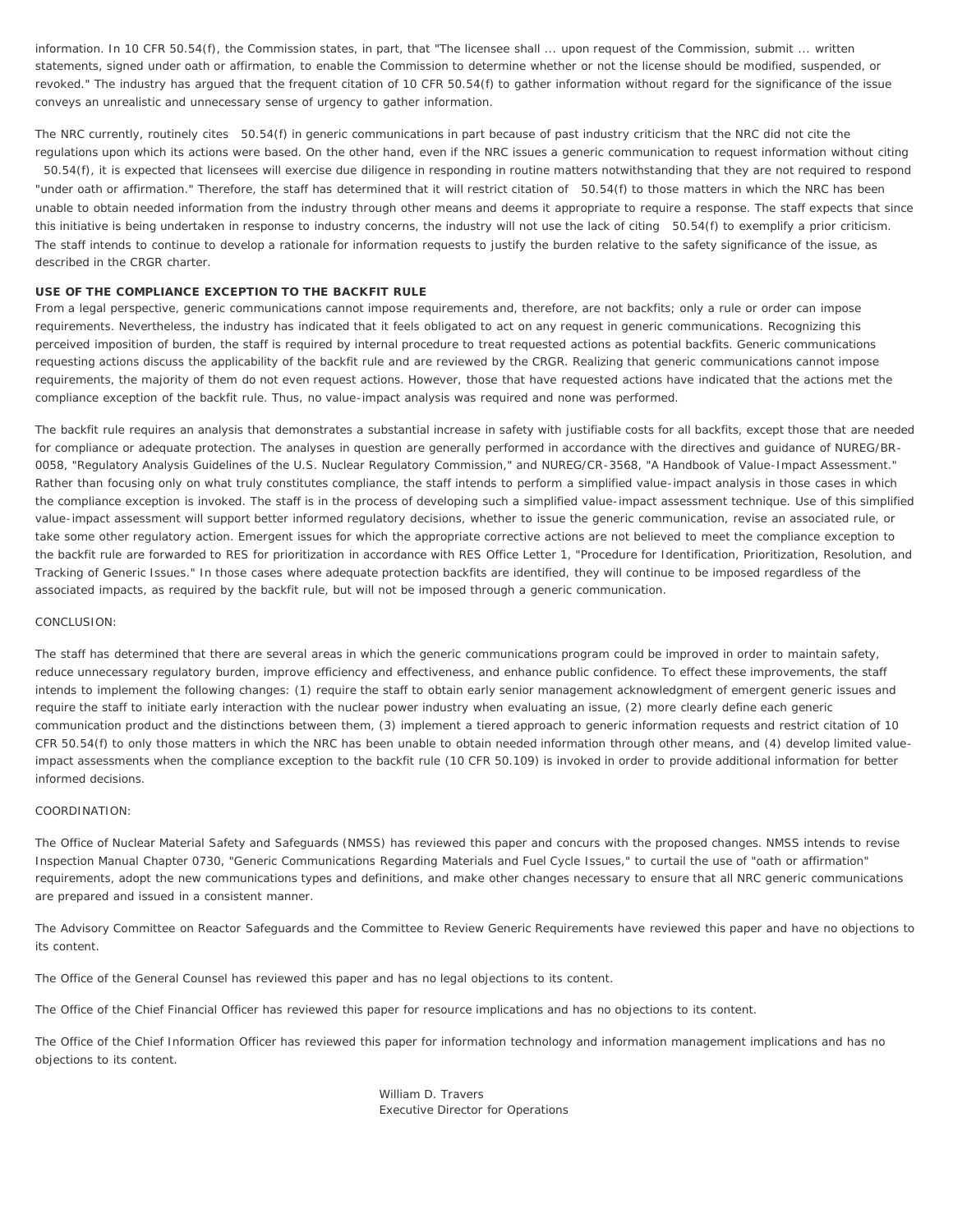Contact: Eric J. Benner, NRR 301-415-1171

<span id="page-4-0"></span>Attachments: As stated

# ATTACHMENT 2

# NEI Comments on Generic Communications SECY Paper

| <b>NEI Comment</b>                                                                                                                                                                                                                                    | <b>NRC Position</b>                                                                                                                                                                                                                                                                                                                                                                                                                                                   | <b>Resolution</b>                                                                                                                                                                                                                                                      |
|-------------------------------------------------------------------------------------------------------------------------------------------------------------------------------------------------------------------------------------------------------|-----------------------------------------------------------------------------------------------------------------------------------------------------------------------------------------------------------------------------------------------------------------------------------------------------------------------------------------------------------------------------------------------------------------------------------------------------------------------|------------------------------------------------------------------------------------------------------------------------------------------------------------------------------------------------------------------------------------------------------------------------|
| 1. Compliance exception should not<br>be used when invoking broad and<br>fluid regulatory standards such as<br>GDC and Appendix B.                                                                                                                    | Do not agree: OGC has indicated that past compliance exceptions are<br>legally defensible. Paper proposes that when compliance exception is<br>invoked, staff performs limited value-impact assessment to better<br>inform decision makers (NRR ET, Commission) as to appropriate action<br>to take, i.e., force compliance or revise rule. Paper already discusses<br>that trying to get both sides to agree on what constitutes compliance<br>would be ineffective. | No revision to paper.                                                                                                                                                                                                                                                  |
| 2. 50.54(f) should only be used for<br>requests of existing information.                                                                                                                                                                              | Do not agree: 50.54(f) allows for any information request as long as<br>burden imposed is commensurate with safety benefit or that the<br>information is necessary to verify adequate protection or compliance.                                                                                                                                                                                                                                                       | No revision to paper.                                                                                                                                                                                                                                                  |
| 3. 50.54(f) should only be used for<br>those circumstances which reach the<br>threshold of potential regulatory<br>action that would result in<br>modification, suspension, or<br>revocation of an operating license.                                 | Do not agree: Notwithstanding this, the paper proposes tiered approach<br>where staff first works with industry to obtain necessary information and<br>only cites 50.54(f) when necessary information was unobtainable by<br>other means.                                                                                                                                                                                                                             | Paper will be revised to more<br>clearly delineate the tiered<br>approach to information<br>gathering.                                                                                                                                                                 |
| 4. NEI encourages further use of<br>TIs, PM surveys, and resident<br>inspector surveys in lieu of generic<br>communications for information<br>gathering; however, priority and<br>schedule for such requests should be<br>communicated to licensees. | Outside of scope: Paper briefly discusses how these mechanisms are<br>used.                                                                                                                                                                                                                                                                                                                                                                                           | No revision to paper.                                                                                                                                                                                                                                                  |
| 5. Before generic communications<br>are issued, NRC should make initial<br>determination whether rulemaking<br>or orders are necessary to addresss<br>an emerging concern.                                                                            | Agree: NRR Office Letter 503, "Procedure for Integrated Identification,<br>Evaluation, Prioritization, Management, and Resolution of Generic<br>Issues," issued December 27, 1995, dictates that those emergent issues<br>for which corrective actions are not believed to meet the compliance<br>exception to the backfit rule are considered for rulemaking.                                                                                                        | Paper will be revised to<br>address how generic<br>communication process fits<br>into generic issue resolution<br>process.                                                                                                                                             |
| 6. Paper should include discussion<br>of Commission involvement in<br>establishing goals and objectives for<br>generic communications.                                                                                                                | Agree: Staff provides Commission with opportunity to review all<br>Bulletins, Generic Letters, and, in the future, Regulatory Issue<br>Summaries.                                                                                                                                                                                                                                                                                                                     | Paper will be revised to<br>address Commission role in<br>generic communication<br>process.                                                                                                                                                                            |
| 7. Three generic communication<br>products proposed:<br>• Action Request: request<br>action when specific hardware<br>problem is identified and<br>urgent action is warranted.                                                                        | Four generic communication products proposed:<br>NEI proposal does not provide for non-urgent action requests, and does<br>not provide for non-hardware issues (ACRS does not want to limit the<br>staff to only being able to request actions with respect to hardware<br>issues). Staff's proposed "Bulletin" provides for urgent action and<br>information requests.                                                                                               | Keep four generic<br>communication products:<br>Keep the proposed suite of<br>generic communication<br>products. ACRS and CRGR<br>both concur that proposed<br>suite allows NRC to fulfill<br>regulatory mission while<br>providing additional clarity to<br>industry. |
| • Information Request: request<br>information when situation is<br>not explicitly addressed by<br>existing regulation and<br>perform regulatory analysis in<br>accordance with backfit rule.                                                          | NEI proposal does not provide for information requests to verify<br>compliance. Backfit rule does not apply to information requests, 50.54(f)<br>has its own provisions that require the staff to justify burden of<br>information request in light of safety benefit. Staff's proposed "Generic<br>Letter" provides for routine action and information requests.                                                                                                     |                                                                                                                                                                                                                                                                        |
| • Advisory: communicate<br>information regarding<br>operating experience, NRC                                                                                                                                                                         | Nei proposal does not provide for dissemination of new staff positions,<br>e.g., Reg Guides and regulatory relaxations, that do not require a                                                                                                                                                                                                                                                                                                                         |                                                                                                                                                                                                                                                                        |